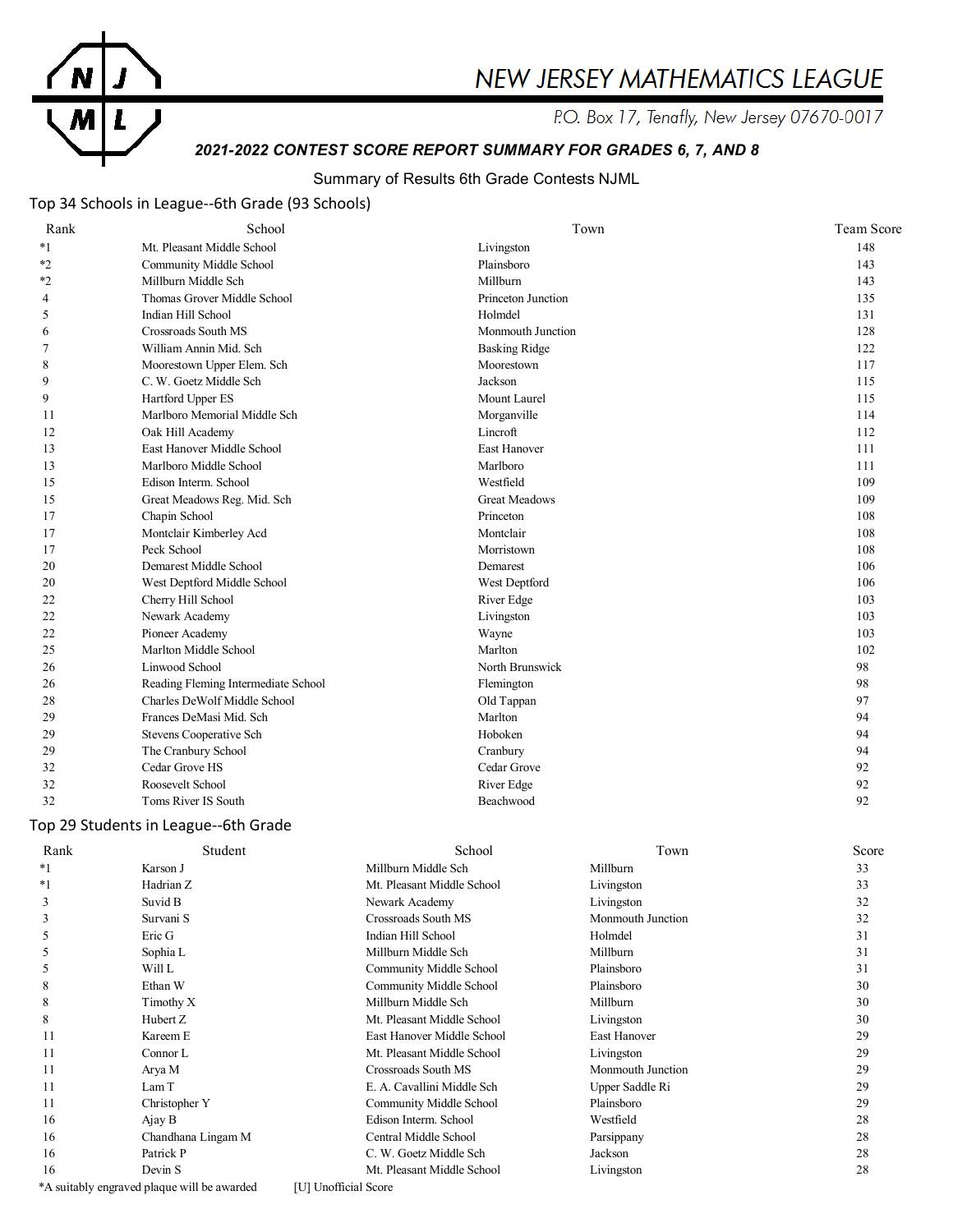|    | Summary of Results 6th Grade Contests NJML |                             |                    |    |  |
|----|--------------------------------------------|-----------------------------|--------------------|----|--|
| 16 | Medha T                                    | Thomas Grover Middle School | Princeton Junction | 28 |  |
| 16 | Andrew Z                                   | Mt. Pleasant Middle School  | Livingston         | 28 |  |
| 22 | Michael B                                  | Hartford Upper ES           | Mount Laurel       | 27 |  |
| 22 | Rebel M                                    | Oak Hill Academy            | Lincroft           | 27 |  |
| 22 | Ayush S                                    | Thomas Grover Middle School | Princeton Junction | 27 |  |
| 22 | Sharath S                                  | Community Middle School     | Plainsboro         | 27 |  |
| 22 | Ishan S                                    | Thomas Grover Middle School | Princeton Junction | 27 |  |
| 22 | Jay T                                      | Newark Academy              | Livingston         | 27 |  |
| 22 | Eric W                                     | Mt. Pleasant Middle School  | Livingston         | 27 |  |
| 22 | Elaine W                                   | Thomas Grover Middle School | Princeton Junction | 27 |  |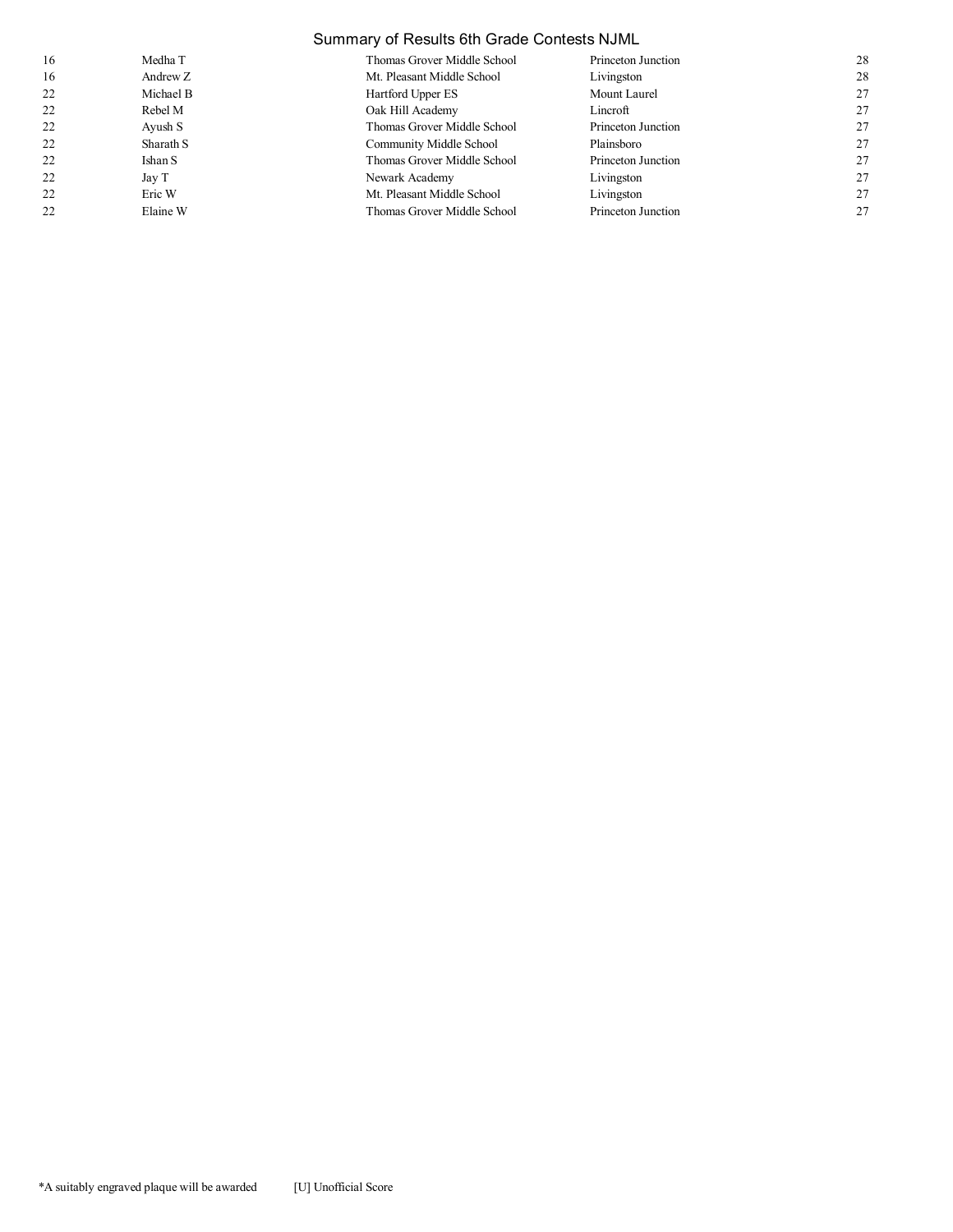#### **Atlantic, Burlington, Camden, Gloucester, Union**

Top Schools in Region

| Rank | School                      | Town          | Team Score |
|------|-----------------------------|---------------|------------|
| $*1$ | Moorestown Upper Elem. Sch  | Moorestown    | 117        |
|      | Hartford Upper ES           | Mount Laurel  | 115        |
|      | Edison Interm. School       | Westfield     | 109        |
|      | West Deptford Middle School | West Deptford | 106        |

## Top Students in Region

| Rank           | Student          | School                      | Town          | Score |
|----------------|------------------|-----------------------------|---------------|-------|
|                | Ajay B           | Edison Interm. School       | Westfield     | 28    |
|                | Michael B        | Hartford Upper ES           | Mount Laurel  | 27    |
|                | Krushna Kartik S | Hartford Upper ES           | Mount Laurel  | 26    |
| $\overline{4}$ | Leo D            | West Deptford Middle School | West Deptford | ن ک   |
| $\overline{4}$ | Shalin S         | Moorestown Upper Elem. Sch  | Moorestown    |       |

#### **Bergen**

#### Top Schools in Region

| Rank     | School                       | Town       | Team Score |
|----------|------------------------------|------------|------------|
| $*1$     | Demarest Middle School       | Demarest   | 106        |
| $\gamma$ | Cherry Hill School           | River Edge | 103        |
|          | Charles DeWolf Middle School | Old Tappan | 97         |
|          | Roosevelt School             | River Edge | 92         |

## Top Students in Region

| Rank | Student   | School                     | Town            | Score |
|------|-----------|----------------------------|-----------------|-------|
|      | Lam T     | E. A. Cavallini Middle Sch | Upper Saddle Ri | 29    |
|      | Konner J  | Demarest Middle School     | Demarest        | 24    |
|      | Ariun O   | E. A. Cavallini Middle Sch | Upper Saddle Ri | 24    |
|      | William W | Cherry Hill School         | River Edge      | 24    |

#### **Essex**

## Top Schools in Region

| Rank | School                     | Town       | <b>Team Score</b> |
|------|----------------------------|------------|-------------------|
|      | Mt. Pleasant Middle School | Livingston | 148               |
|      | Millburn Middle Sch        | Millburn   | 143               |
|      | Montclair Kimberley Acd    | Montclair  | 108               |
|      | Newark Academy             | Livingston | 103               |

| Rank | Student   | School                     | Town       | Score  |
|------|-----------|----------------------------|------------|--------|
|      | Karson J  | Millburn Middle Sch        | Millburn   | 33     |
|      | Hadrian Z | Mt. Pleasant Middle School | Livingston | 33     |
|      | Suvid B   | Newark Academy             | Livingston | ے ر    |
| 4    | Sophia L  | Millburn Middle Sch        | Millburn   | $\sim$ |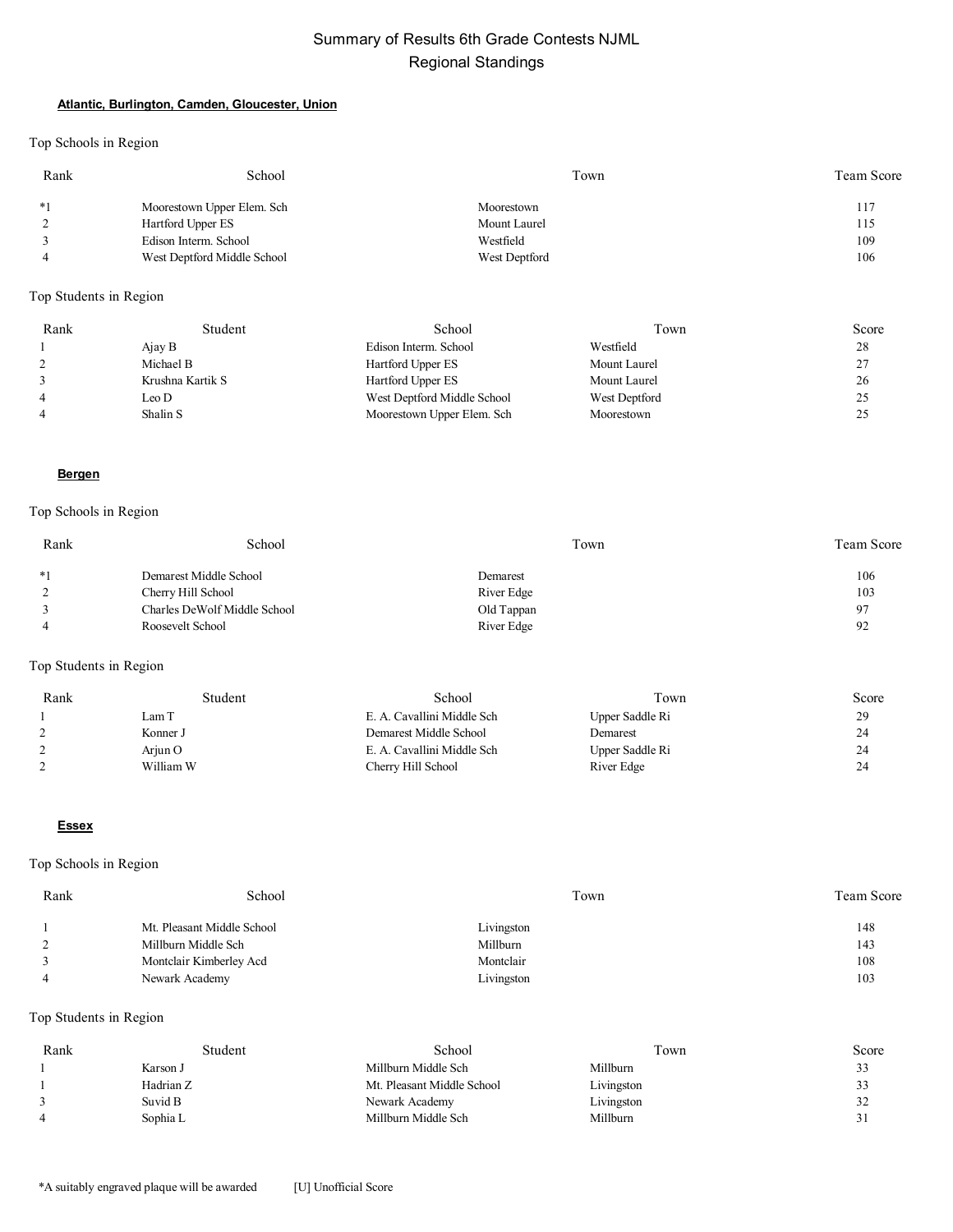#### **Hudson**

Top Schools in Region

| Rank                | School                                   | Town               | <b>Team Score</b> |
|---------------------|------------------------------------------|--------------------|-------------------|
| $*1$<br>$\sim$<br>∸ | Stevens Cooperative Sch<br>Hudson School | Hoboken<br>Hoboken | 94<br>90          |

#### Top Students in Region

| Rank | Student     | School                         | Town    | Score |
|------|-------------|--------------------------------|---------|-------|
|      | Ayaan M     | <b>Stevens Cooperative Sch</b> | Hoboken | 24    |
|      | Hooshmand I | Stevens Cooperative Sch        | Hoboken | 19    |
|      | Doris S     | Hudson School                  | Hoboken | 19    |
|      | Benjamin T  | Hudson School                  | Hoboken | 19    |

#### **Hunterdon, Mercer, Somerset**

#### Top Schools in Region

| Rank | School                              | Town               | Team Score |
|------|-------------------------------------|--------------------|------------|
| $*1$ | Thomas Grover Middle School         | Princeton Junction | 135        |
|      | William Annin Mid. Sch              | Basking Ridge      | 122        |
|      | Chapin School                       | Princeton          | 108        |
|      | Reading Fleming Intermediate School | Flemington         | 98         |

## Top Students in Region

| Rank | Student  | School                      | Town               | Score |
|------|----------|-----------------------------|--------------------|-------|
|      | Medha T  | Thomas Grover Middle School | Princeton Junction |       |
|      | Ayush S  | Thomas Grover Middle School | Princeton Junction |       |
|      | Ishan S  | Thomas Grover Middle School | Princeton Junction |       |
|      | Elaine W | Thomas Grover Middle School | Princeton Junction |       |

#### **Middlesex**

## Top Schools in Region

| Rank | School                  | Town              | Team Score |
|------|-------------------------|-------------------|------------|
|      | Community Middle School | Plainsboro        | 143        |
|      | Crossroads South MS     | Monmouth Junction | 128        |
|      | Linwood School          | North Brunswick   | 98         |
|      | The Cranbury School     | Cranbury          | 94         |

| Rank | Student       | School                  | Town              | Score |
|------|---------------|-------------------------|-------------------|-------|
|      | Survani S     | Crossroads South MS     | Monmouth Junction | 32    |
|      | Will L        | Community Middle School | Plainsboro        | 31    |
|      | Ethan W       | Community Middle School | Plainsboro        | 30    |
|      | Arya M        | Crossroads South MS     | Monmouth Junction | 29    |
|      | Christopher Y | Community Middle School | Plainsboro        | 29    |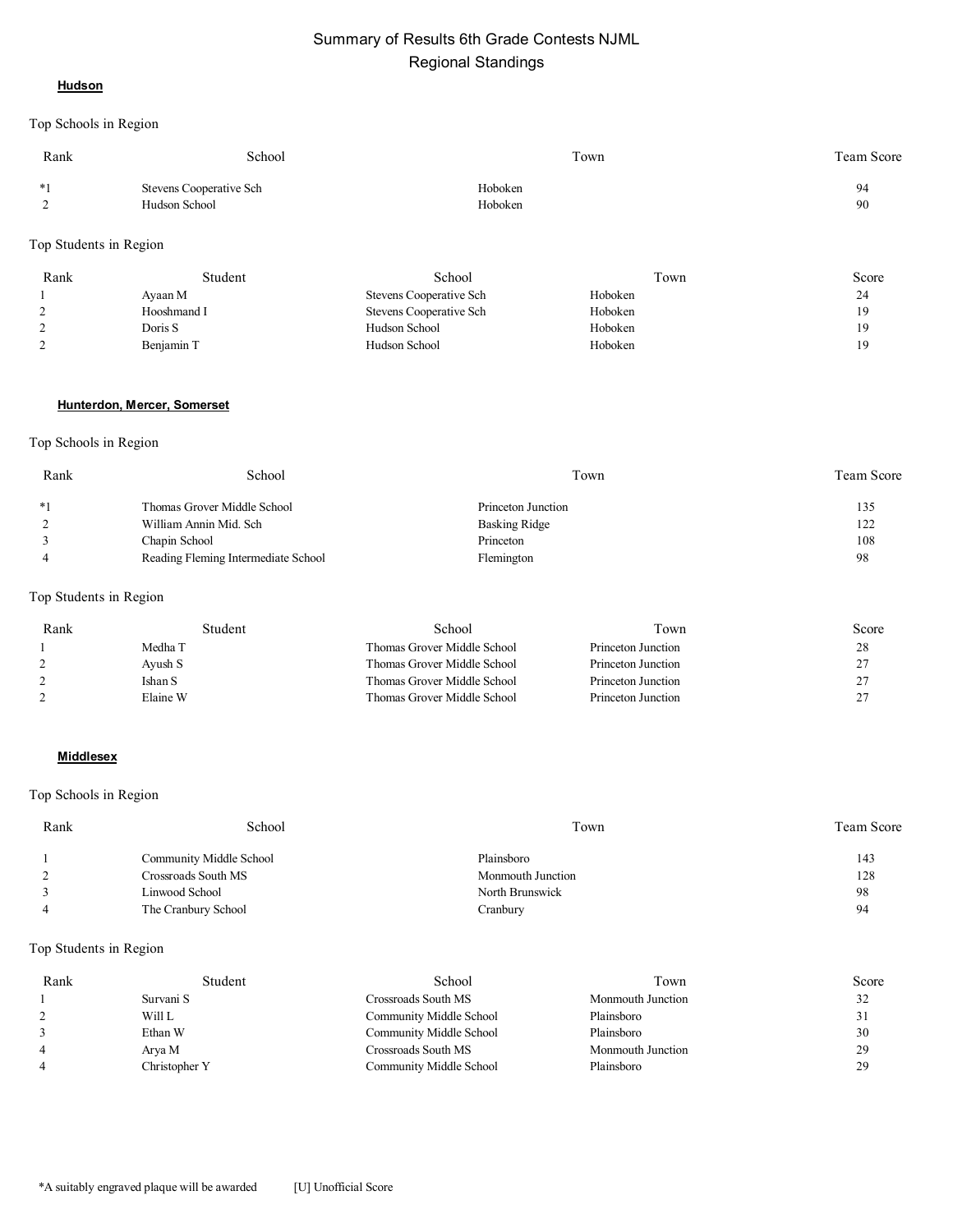#### **Monmouth**

#### Top Schools in Region

| Rank           | School                       | Town        | <b>Team Score</b> |
|----------------|------------------------------|-------------|-------------------|
| $*1$           | Indian Hill School           | Holmdel     | 131               |
| 2              | Marlboro Memorial Middle Sch | Morganville | 114               |
| 3              | Oak Hill Academy             | Lincroft    | 112               |
| $\overline{4}$ | Marlboro Middle School       | Marlboro    | 111               |

#### Top Students in Region

| Rank          | Student  | School                       | Town        | Score   |
|---------------|----------|------------------------------|-------------|---------|
|               | Eric G   | Indian Hill School           | Holmdel     | ر ر     |
| $\mathcal{L}$ | Rebel M  | Oak Hill Academy             | Lincroft    | 27<br>∠ |
|               | Jack H   | Indian Hill School           | Holmdel     | 26      |
|               | Marcus Z | Marlboro Memorial Middle Sch | Morganville | 26      |

#### **Morris, Sussex, Warren**

#### Top Schools in Region

| Rank           | School                      | Town          | <b>Team Score</b> |
|----------------|-----------------------------|---------------|-------------------|
| $*1$           | East Hanover Middle School  | East Hanover  | 111               |
| 2              | Great Meadows Reg. Mid. Sch | Great Meadows | 109               |
|                | Peck School                 | Morristown    | 108               |
| $\overline{4}$ | Lincoln Roosevelt School    | Succasunna    | 90                |

#### Top Students in Region

| Rank | Student            | School                      | Town                 | Score |
|------|--------------------|-----------------------------|----------------------|-------|
|      | Kareem E           | East Hanover Middle School  | East Hanover         | 29    |
|      | Chandhana Lingam M | Central Middle School       | Parsippany           | 28    |
|      | Jeffrey L          | Great Meadows Reg. Mid. Sch | <b>Great Meadows</b> | 24    |
|      | Richard W          | Central Middle School       | Parsippany           | 24    |

#### **Ocean**

#### Top Schools in Region

| Rank | School                 | Town          | Team Score |
|------|------------------------|---------------|------------|
| $*1$ | C. W. Goetz Middle Sch | Jackson       | 115        |
|      | Toms River IS South    | Beachwood     | 92         |
|      | Mill Pond Elem. School | Lanoka Harbor | 89         |
|      | Toms River IS North    | Toms River    | 82         |

| Rank | Student   | School                 | Fown          | Score    |
|------|-----------|------------------------|---------------|----------|
|      | Patrick P | C. W. Goetz Middle Sch | Jackson       | 28       |
|      | Thomas R  | Toms River IS South    | Beachwood     | $\sim$ 1 |
|      | Aiden B   | C. W. Goetz Middle Sch | Jackson       | 20       |
|      | Hao F     | Mill Pond Elem. School | Lanoka Harbor | 20       |
| 3    | Candice H | Toms River IS South    | Beachwood     | 20       |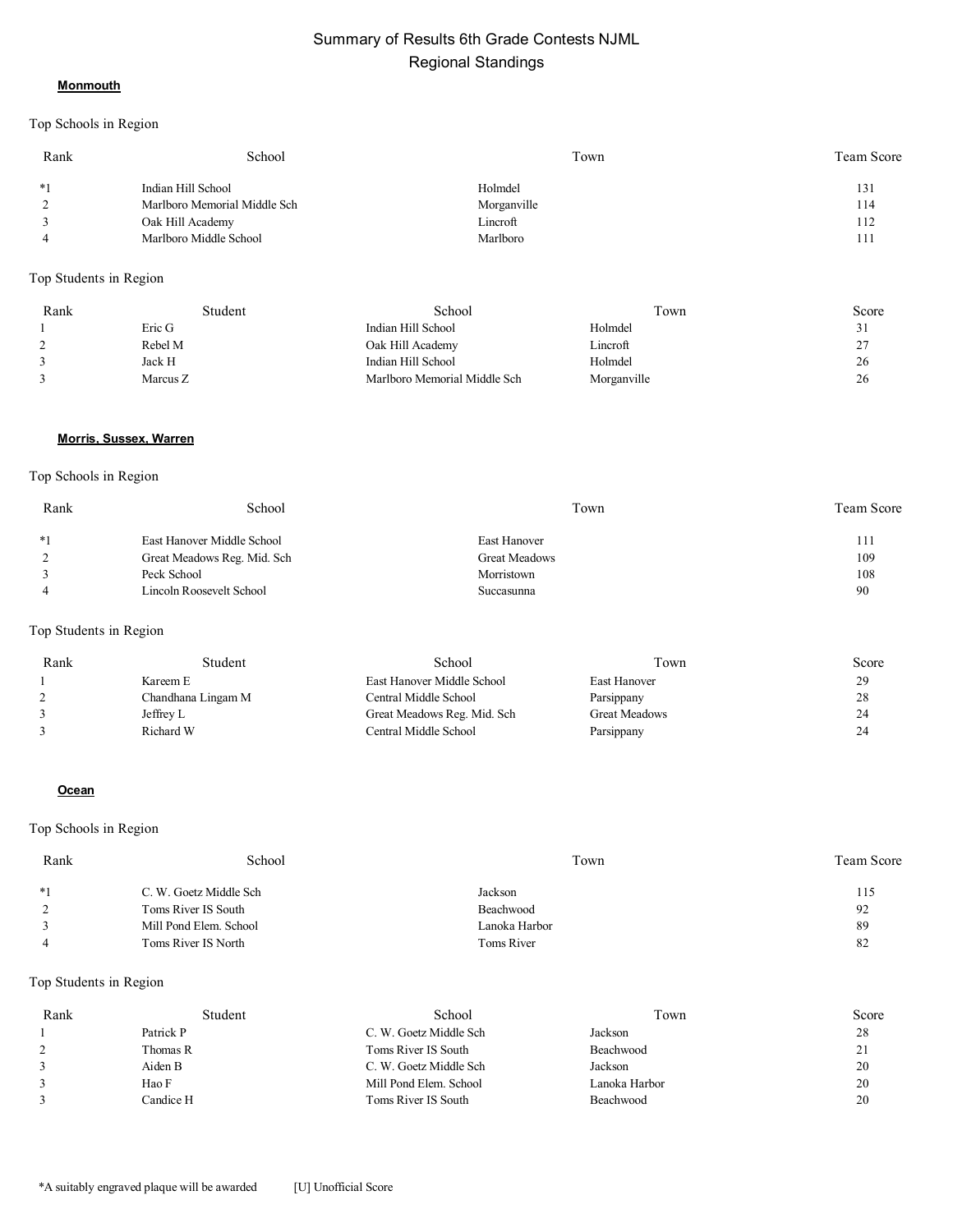#### **Passaic**

## Top Schools in Region

| Rank | School                          | Town    | Team Score |
|------|---------------------------------|---------|------------|
| $*1$ | Pioneer Academy                 | Wayne   | 103        |
|      | Schuyler Colfax Middle School   | Wayne   | 86         |
|      | Washington Park School          | Totowa  | -81        |
|      | Christopher Columbus Middle Sch | Clifton | 79         |

| Rank           | Student  | School                          | Town    | Score |
|----------------|----------|---------------------------------|---------|-------|
|                | Max Y    | Pioneer Academy                 | Wayne   | 24    |
|                | Zhini Y  | Pioneer Academy                 | Wayne   | 23    |
|                | Ellie M  | Pioneer Academy                 | Wayne   | 22    |
| $\overline{4}$ | Parker A | Schuyler Colfax Middle School   | Wayne   | 19    |
| $\overline{4}$ | John K   | Christopher Columbus Middle Sch | Clifton | 19    |
| 4              | Kieran S | Schuyler Colfax Middle School   | Wayne   | 1 S   |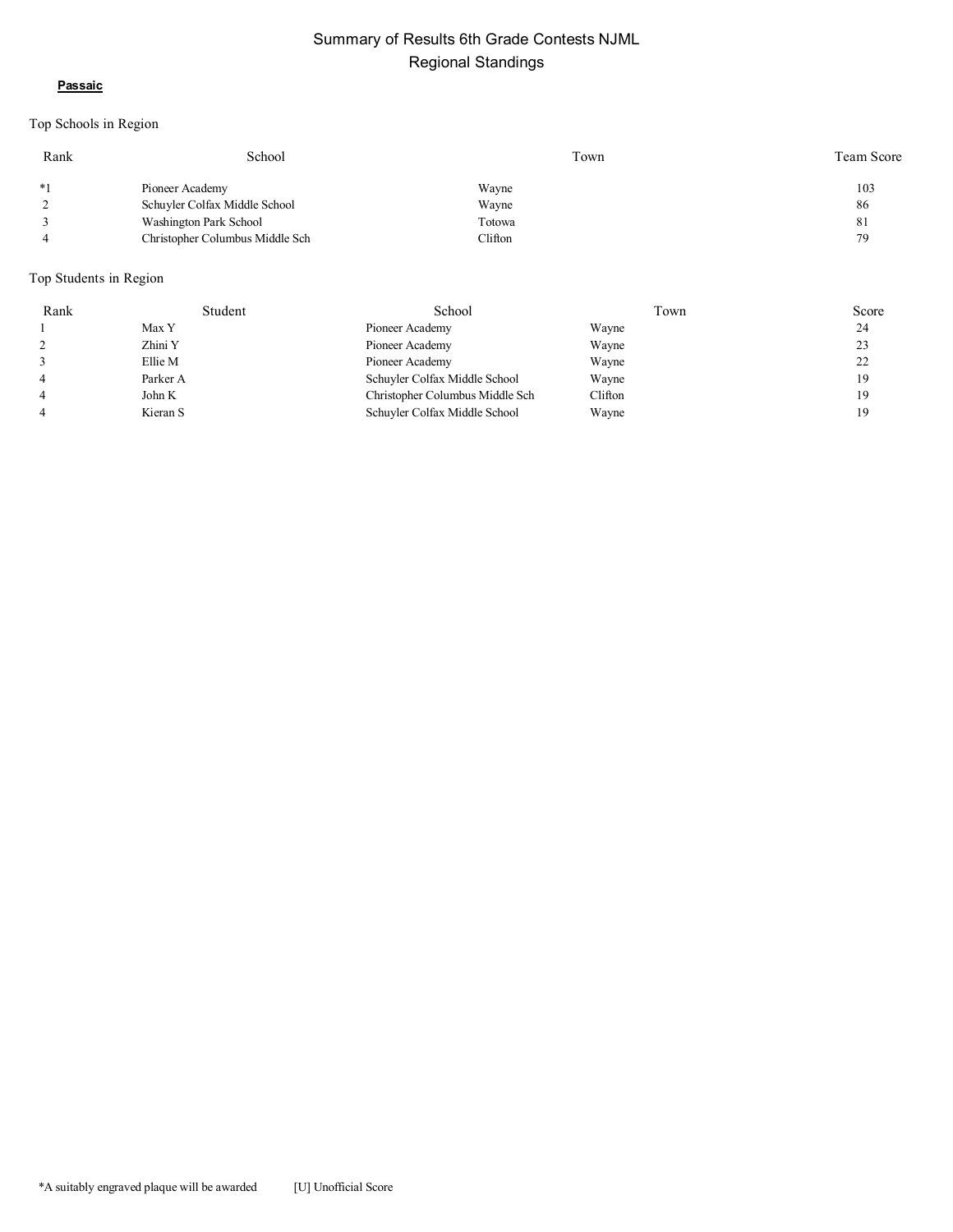## Summary of Results 7th Grade Contests NJML

## Top 34 Schools in League--7th Grade (93 Schools)

| Rank           | School                               |                              | Town      | Team Score       |
|----------------|--------------------------------------|------------------------------|-----------|------------------|
| $*_{1}$        | Millburn Middle Sch                  | Millburn                     |           | 153              |
| *2             | William Annin Mid. Sch               | <b>Basking Ridge</b>         |           | 152              |
| 3              | Heritage Middle School               | Livingston                   |           | 151              |
| $\overline{4}$ | Monroe Township Middle School        | Monroe Twp                   |           | 143              |
| 5              | Demarest Middle School               | Demarest                     |           | 140              |
| 6              | Tenakill Middle School               | Closter                      |           | 137              |
| 7              | William Allen Middle School          | Moorestown                   |           | 132              |
| 8              | Benjamin Franklin Middle Sch         | Ridgewood                    |           | 129              |
| 8              | Oak Hill Academy                     | Lincroft                     |           | 129              |
| 10             | Edison Interm. School                | Westfield                    |           | 128              |
| 10             | Marlboro Memorial Middle Sch         | Morganville                  |           | 128              |
| 12             | Anthony Wayne MS                     | Wayne                        |           | 124              |
| 13             | William R. Satz School               | Holmdel                      |           | 123              |
| 14             | J.P. Case Middle School              | Flemington                   |           | 122              |
| 14             | Pioneer Academy                      | Wayne                        |           | 122              |
| 16             | Marlboro Middle School               | Marlboro                     |           | 116              |
| 16             | Marlton Middle School                | Marlton                      |           | 116              |
| 18             | Harrington Middle School             | Mount Laurel                 |           | 115              |
| 19             | Stevens Cooperative Sch              | Hoboken                      |           | 110              |
| 20             | Charles DeWolf Middle School         | Old Tappan                   |           | 109              |
| 20             | The Cranbury School                  | Cranbury                     |           | 109              |
| 22             | Cedar Grove HS                       | Cedar Grove                  |           | 108              |
| 23             | Montclair Kimberley Acd              | Montclair                    |           | 106              |
| 23             | Peck School                          | Morristown                   |           | 106              |
| 25             | Cedar Hill Prep School               | Somerset                     |           | 105              |
| 26             | Christopher Columbus Middle Sch      | Clifton                      |           | 103              |
| 27             | Hudson School                        | Hoboken                      |           | 102              |
| 28             | Academy of Greatness & Excellence    | Teaneck                      |           | 101              |
| 29             | Lacey Twp. Middle School             | Forked River                 |           | 99               |
| 29             | Manalapan-Englishtown MS             | Englishtown                  |           | 99               |
| 29             | Northvale Public School              | Northvale                    |           | 99               |
| 32             | West Deptford Middle School          | West Deptford                |           | 98               |
| 33             | C. W. Goetz Middle Sch               | Jackson                      |           | 96               |
| 33             | East Hanover Middle School           | East Hanover                 |           | 96               |
|                | Top 38 Students in League--7th Grade |                              |           |                  |
| Rank           | Student                              | School                       | Town      | Score            |
| $*_{1}$        | Shinning S                           | Benjamin Franklin Middle Sch | Ridgewood | 35               |
| $*1$           | Oron W                               | Millburn Middle Sch          | Millburn  | 35               |
|                | $\lambda = 1$<br>$\sim$              |                              | $P = 11$  | $\sim$ $\lambda$ |

| $*_{1}$ | Shinning S | Benjamin Franklin Middle Sch      | Ridgewood            | 35 |
|---------|------------|-----------------------------------|----------------------|----|
| $*1$    | Oron W     | Millburn Middle Sch               | Millburn             | 35 |
| 3       | Andrew C   | William Annin Mid. Sch            | Basking Ridge        | 34 |
| 4       | Aditya J   | Monroe Township Middle School     | Monroe Twp           | 33 |
| 5       | Colin D    | Tenakill Middle School            | Closter              | 32 |
| 5       | Jun F      | Demarest Middle School            | Demarest             | 32 |
|         | Ethan C    | Heritage Middle School            | Livingston           | 31 |
|         | Angelina G | William Annin Mid. Sch            | <b>Basking Ridge</b> | 31 |
|         | Alethea L  | Millburn Middle Sch               | Millburn             | 31 |
|         | Lucas N    | William Annin Mid. Sch            | Basking Ridge        | 31 |
|         | Derek P    | Heritage Middle School            | Livingston           | 31 |
| 12      | Shakhruz B | Pioneer Academy                   | Wayne                | 30 |
| 12      | Duha H     | Academy of Greatness & Excellence | Teaneck              | 30 |
| 12      | Michael K  | Marlboro Middle School            | Marlboro             | 30 |
| 12      | Aiden L    | Heritage Middle School            | Livingston           | 30 |
| 12      | Avni L     | Anthony Wayne MS                  | Wayne                | 30 |
| 12      | Alex O     | Marlboro Memorial Middle Sch      | Morganville          | 30 |
| 12      | Matthew S  | Millburn Middle Sch               | Millburn             | 30 |
| 12      | Benjamin S | Heritage Middle School            | Livingston           | 30 |
| 12      | James Z    | William Allen Middle School       | Moorestown           | 30 |
| 21      | Claire C   | Heritage Middle School            | Livingston           | 29 |
| 21      | Amiya H    | William Annin Mid. Sch            | Basking Ridge        | 29 |
| 21      | Justin L   | Edison Interm. School             | Westfield            | 29 |
| 21      | Buddy L    | Oak Hill Academy                  | Lincroft             | 29 |
| 21      | Daniel L   | Heritage Middle School            | Livingston           | 29 |
| 21      | Wenhao L   | Millburn Middle Sch               | Millburn             | 29 |
| 21      | Rehan P    | Marlboro Memorial Middle Sch      | Morganville          | 29 |
|         |            |                                   |                      |    |

\*A suitably engraved plaque will be awarded [U] Unofficial Score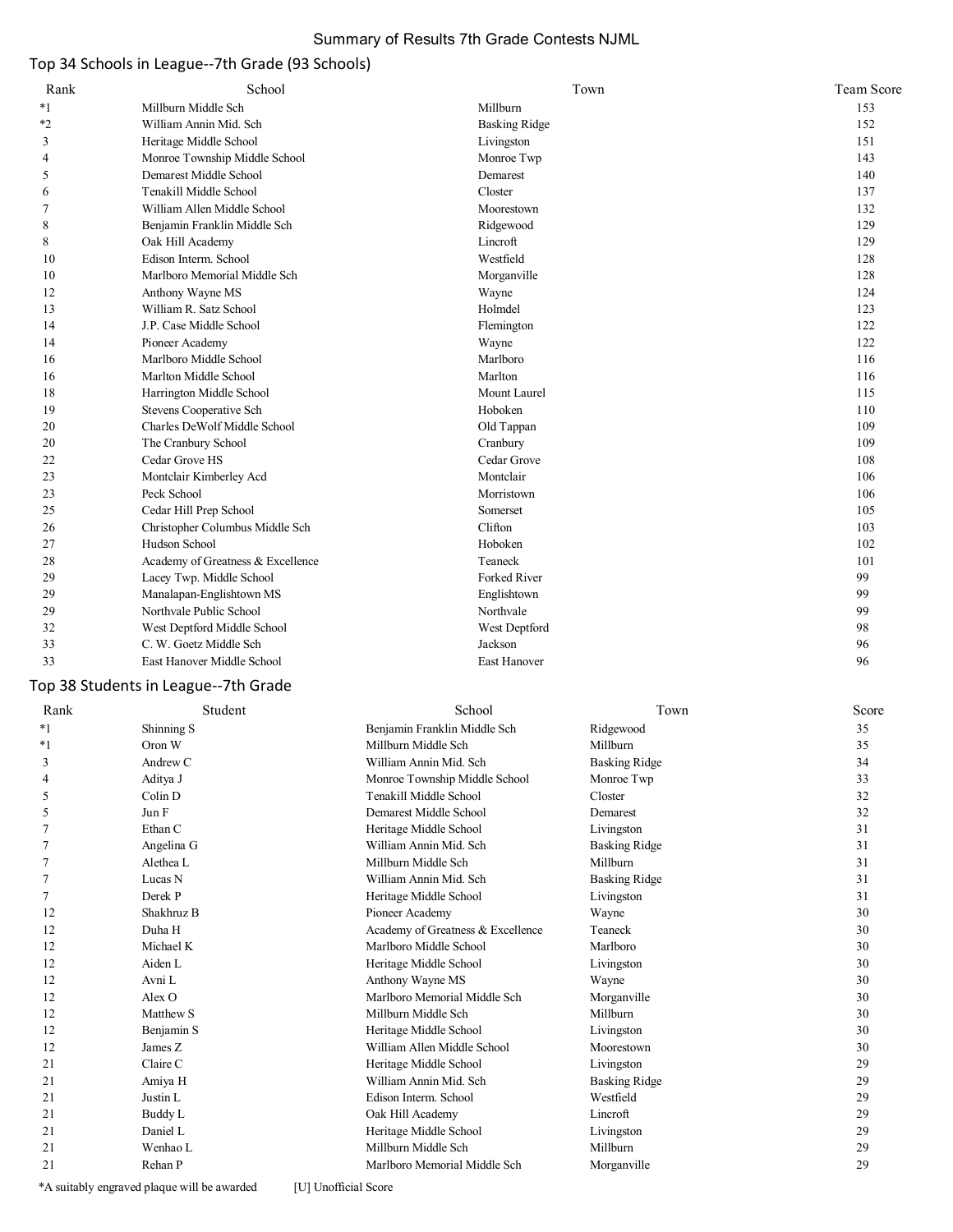## Summary of Results 7th Grade Contests NJML

| 21 | Sriyan Y       | William R. Satz School        | Holmdel    | 29 |
|----|----------------|-------------------------------|------------|----|
| 29 | Hemansh D      | Monroe Township Middle School | Monroe Twp | 28 |
| 29 | Theo J         | Demarest Middle School        | Demarest   | 28 |
| 29 | Allie(Gamin) K | Demarest Middle School        | Demarest   | 28 |
| 29 | Joyce L        | Marlton Middle School         | Marlton    | 28 |
| 29 | Devin M        | Monroe Township Middle School | Monroe Twp | 28 |
| 29 | Aarit P        | Millburn Middle Sch           | Millburn   | 28 |
| 29 | Yuvan S        | Tenakill Middle School        | Closter    | 28 |
| 29 | Ryan W         | Millburn Middle Sch           | Millburn   | 28 |
| 29 | Jesse Y        | Millburn Middle Sch           | Millburn   | 28 |
| 29 | Derek Z        | William Allen Middle School   | Moorestown | 28 |
|    |                |                               |            |    |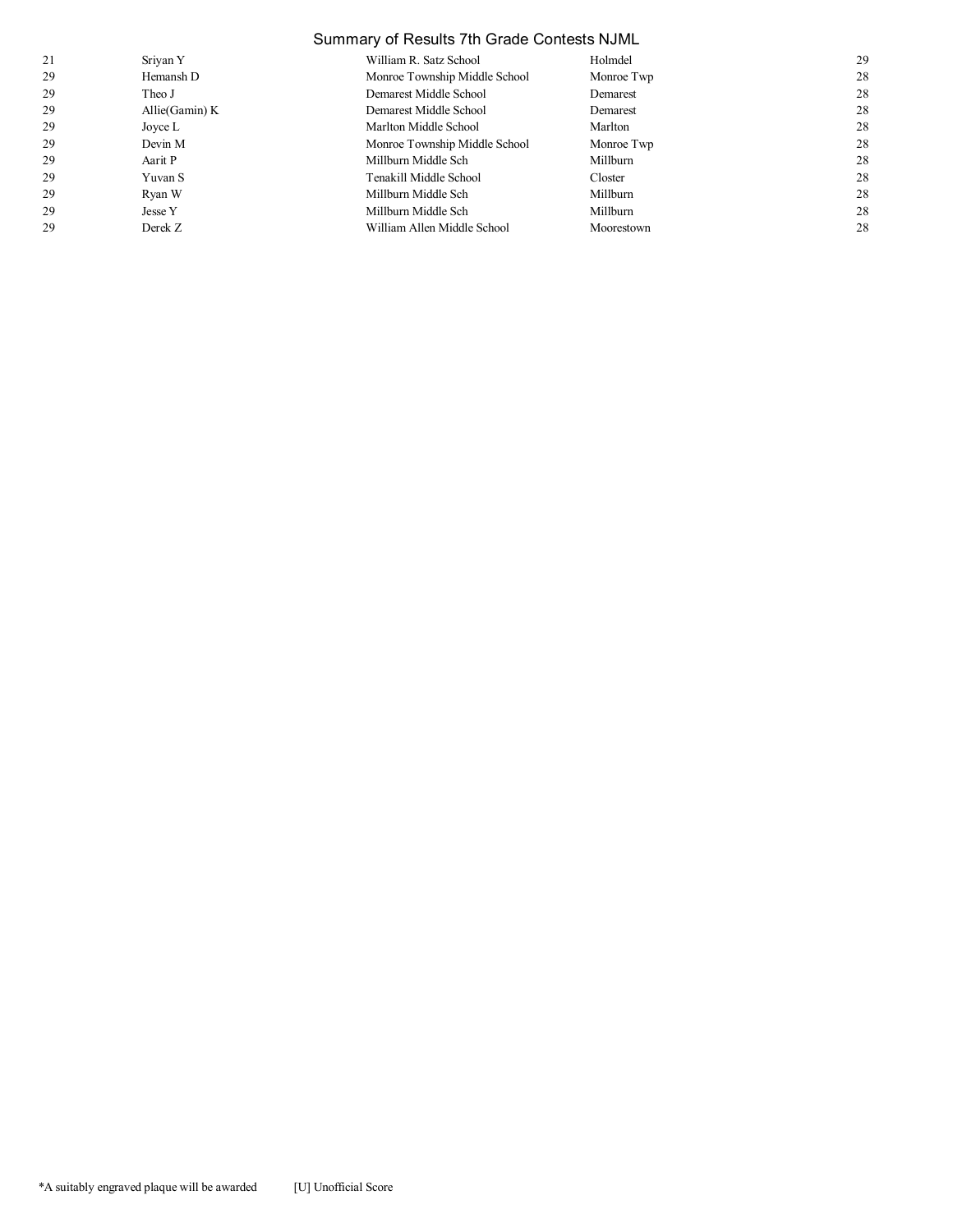#### **Atlantic, Burlington, Camden, Gloucester, Union**

Top Schools in Region

| Rank | School                      | Town         | Team Score |
|------|-----------------------------|--------------|------------|
| $*1$ | William Allen Middle School | Moorestown   | 132        |
|      | Edison Interm. School       | Westfield    | 128        |
|      | Marlton Middle School       | Marlton      | 116        |
|      | Harrington Middle School    | Mount Laurel | 115        |

## Top Students in Region

| Rank | Student  | School                      | Town       | Score |
|------|----------|-----------------------------|------------|-------|
|      | James Z  | William Allen Middle School | Moorestown | 30    |
|      | Justin L | Edison Interm. School       | Westfield  | 29    |
|      | Joyce L  | Marlton Middle School       | Marlton    | 28    |
|      | Derek Z  | William Allen Middle School | Moorestown | 28    |

#### **Bergen**

#### Top Schools in Region

| Rank | School                       | Town       | Team Score |
|------|------------------------------|------------|------------|
| $*1$ | Demarest Middle School       | Demarest   | 140        |
| 2    | Tenakill Middle School       | Closter    | 137        |
| 3    | Benjamin Franklin Middle Sch | Ridgewood  | 129        |
|      | Charles DeWolf Middle School | Old Tappan | 109        |

#### Top Students in Region

| Rank          | Student    | School                            | Town      | Score |
|---------------|------------|-----------------------------------|-----------|-------|
|               | Shinning S | Benjamin Franklin Middle Sch      | Ridgewood | 35    |
| $\mathcal{L}$ | Colin D    | Tenakill Middle School            | Closter   | 32    |
|               | Jun F      | Demarest Middle School            | Demarest  | 32    |
|               | Duha H     | Academy of Greatness & Excellence | Teaneck   | 30    |

#### **Essex**

#### Top Schools in Region

| Rank | School                  | Town        | <b>Team Score</b> |
|------|-------------------------|-------------|-------------------|
|      | Millburn Middle Sch     | Millburn    | 153               |
|      | Heritage Middle School  | Livingston  | 151               |
|      | Cedar Grove HS          | Cedar Grove | 108               |
|      | Montclair Kimberley Acd | Montclair   | 106               |

| Rank | Student   | School                 | Town       | Score        |
|------|-----------|------------------------|------------|--------------|
|      | Oron W    | Millburn Middle Sch    | Millburn   | ້∼           |
|      | Ethan C   | Heritage Middle School | Livingston | ر ر          |
|      | Alethea L | Millburn Middle Sch    | Millburn   | $\mathbf{I}$ |
|      | Derek P   | Heritage Middle School | Livingston | ر ر          |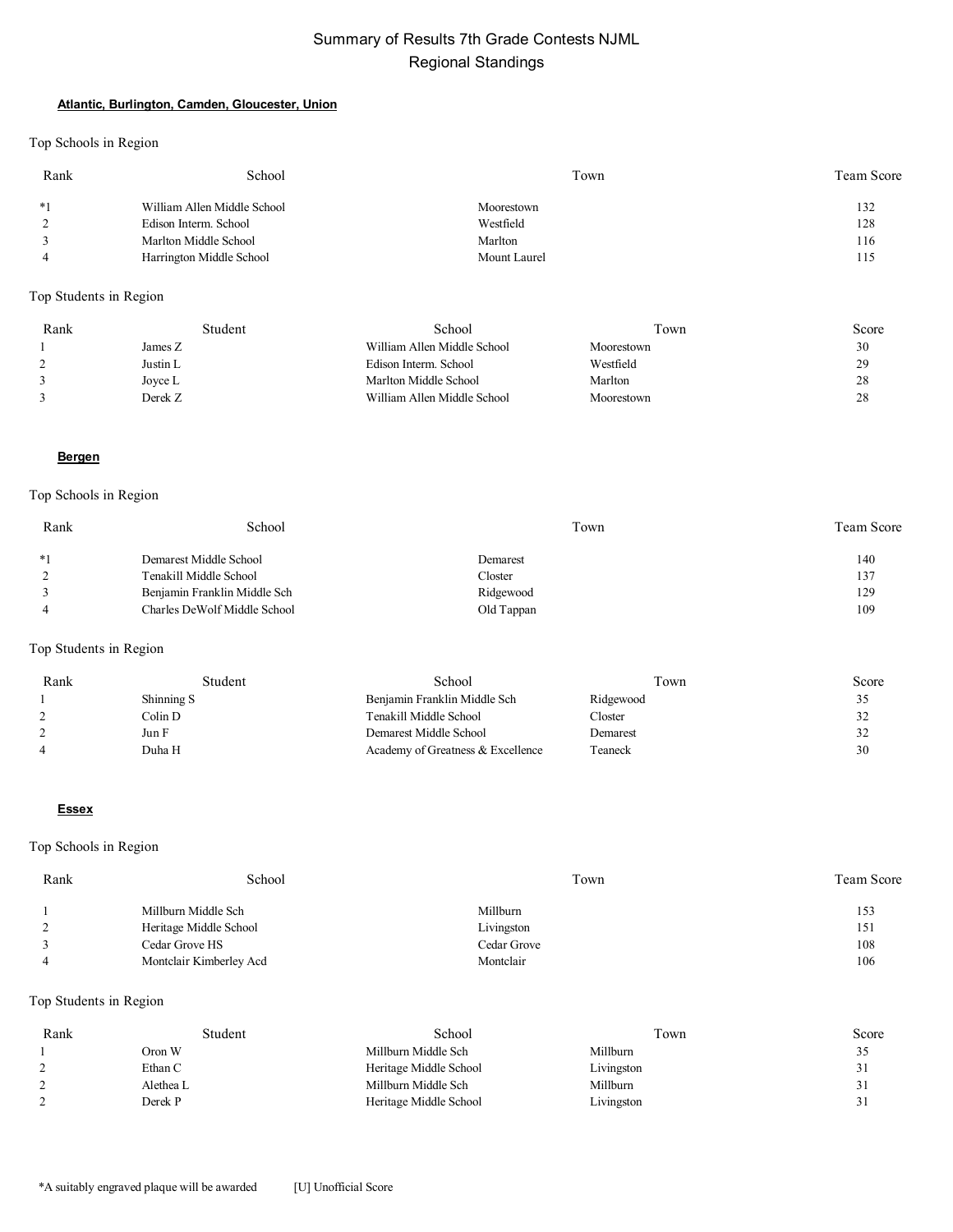#### **Hudson**

Top Schools in Region

| Rank      | School                                   | Town               | <b>Team Score</b> |
|-----------|------------------------------------------|--------------------|-------------------|
| $*1$<br>∸ | Stevens Cooperative Sch<br>Hudson School | Hoboken<br>Hoboken | 110<br>102        |
|           |                                          |                    |                   |

#### Top Students in Region

| Rank | Student     | School                  | Town    | Score    |
|------|-------------|-------------------------|---------|----------|
|      | Alex B      | Stevens Cooperative Sch | Hoboken | 24       |
|      | Madeline C  | Hudson School           | Hoboken | 24       |
|      | Caleb H     | Stevens Cooperative Sch | Hoboken | 22<br>∠∠ |
|      | Aditya P    | Hudson School           | Hoboken | 22       |
|      | Christina S | Stevens Cooperative Sch | Hoboken | 22<br>∠∠ |

#### **Hunterdon, Mercer, Somerset**

#### Top Schools in Region

| Rank | School                  | Town          | Team Score |
|------|-------------------------|---------------|------------|
|      | William Annin Mid. Sch  | Basking Ridge | 152        |
|      | J.P. Case Middle School | Flemington    | 122        |
|      | Cedar Hill Prep School  | Somerset      | 105        |
|      | Chapin School           | Princeton     | 79         |

#### Top Students in Region

| Rank | Student    | School                 | Town                 | Score |
|------|------------|------------------------|----------------------|-------|
|      | Andrew C   | William Annin Mid. Sch | Basking Ridge        | 34    |
|      | Angelina G | William Annin Mid. Sch | <b>Basking Ridge</b> | 31    |
|      | Lucas N    | William Annin Mid. Sch | Basking Ridge        | 31    |
|      | Amiya H    | William Annin Mid. Sch | Basking Ridge        | 29    |

#### **Middlesex**

#### Top Schools in Region

| Rank | School                        | Town            | Team Score |
|------|-------------------------------|-----------------|------------|
| $*1$ | Monroe Township Middle School | Monroe Twp      | 143        |
|      | The Cranbury School           | Cranbury        | 109        |
|      | North Brunswick Twp. MS       | North Brunswick | 85         |
|      | St. Helena School             | Edison          | 80         |

| Rank           | Student   | School                        | Town       | Score    |
|----------------|-----------|-------------------------------|------------|----------|
|                | Aditva J  | Monroe Township Middle School | Monroe Twp |          |
|                | Hemansh D | Monroe Township Middle School | Monroe Twp | 28       |
|                | Devin M   | Monroe Township Middle School | Monroe Twp | 28       |
| $\overline{4}$ | Samvrit S | Monroe Township Middle School | Monroe Twp | ∠        |
|                | Abhinav S | Monroe Township Middle School | Monroe Twp | <u>_</u> |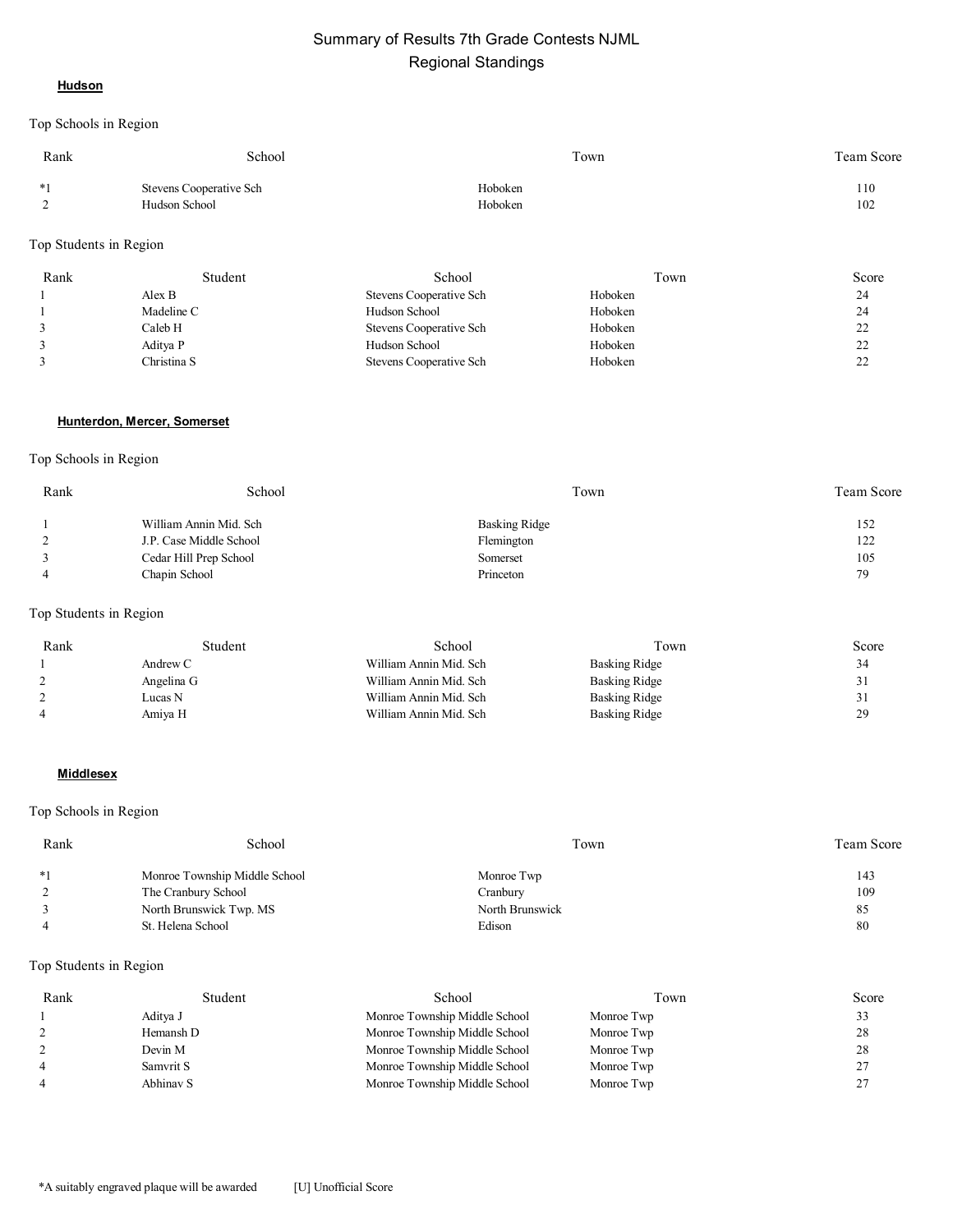#### **Monmouth**

## Top Schools in Region

| Rank | School                       | Town        | Team Score |
|------|------------------------------|-------------|------------|
| $*1$ | Oak Hill Academy             | Lincroft    | 129        |
|      | Marlboro Memorial Middle Sch | Morganville | 128        |
|      | William R. Satz School       | Holmdel     | 123        |
|      | Marlboro Middle School       | Marlboro    | 116        |

#### Top Students in Region

| Rank | Student   | School                       | ľown        | Score |
|------|-----------|------------------------------|-------------|-------|
|      | Michael K | Marlboro Middle School       | Marlboro    | 30    |
|      | Alex O    | Marlboro Memorial Middle Sch | Morganville | 30    |
|      | Buddy L   | Oak Hill Academy             | Lincroft    | 29    |
|      | Rehan P   | Marlboro Memorial Middle Sch | Morganville | 29    |
|      | Sriyan Y  | William R. Satz School       | Holmdel     | 29    |

#### **Morris, Sussex, Warren**

## Top Schools in Region

| Rank | School                      | Town          | <b>Team Score</b> |
|------|-----------------------------|---------------|-------------------|
| $*1$ | Peck School                 | Morristown    | 106               |
|      | East Hanover Middle School  | East Hanover  | 96                |
|      | Great Meadows Reg. Mid. Sch | Great Meadows | 95                |
|      | Central Middle School       | Parsippany    | 88                |
|      | North Warren Reg. HS        | Blairstown    | 88                |

| Rank | Student           | School                     | Town         | Score |
|------|-------------------|----------------------------|--------------|-------|
|      | Vivek R           | Central Middle School      | Parsippany   | 27    |
|      | Arjun H           | Peck School                | Morristown   | 24    |
|      | Owen K            | Peck School                | Morristown   | 22    |
|      | Krishna Kaushik P | Central Middle School      | Parsippany   | 21    |
|      | Will V            | Peck School                | Morristown   | 21    |
|      | Tyler Z           | East Hanover Middle School | East Hanover | 21    |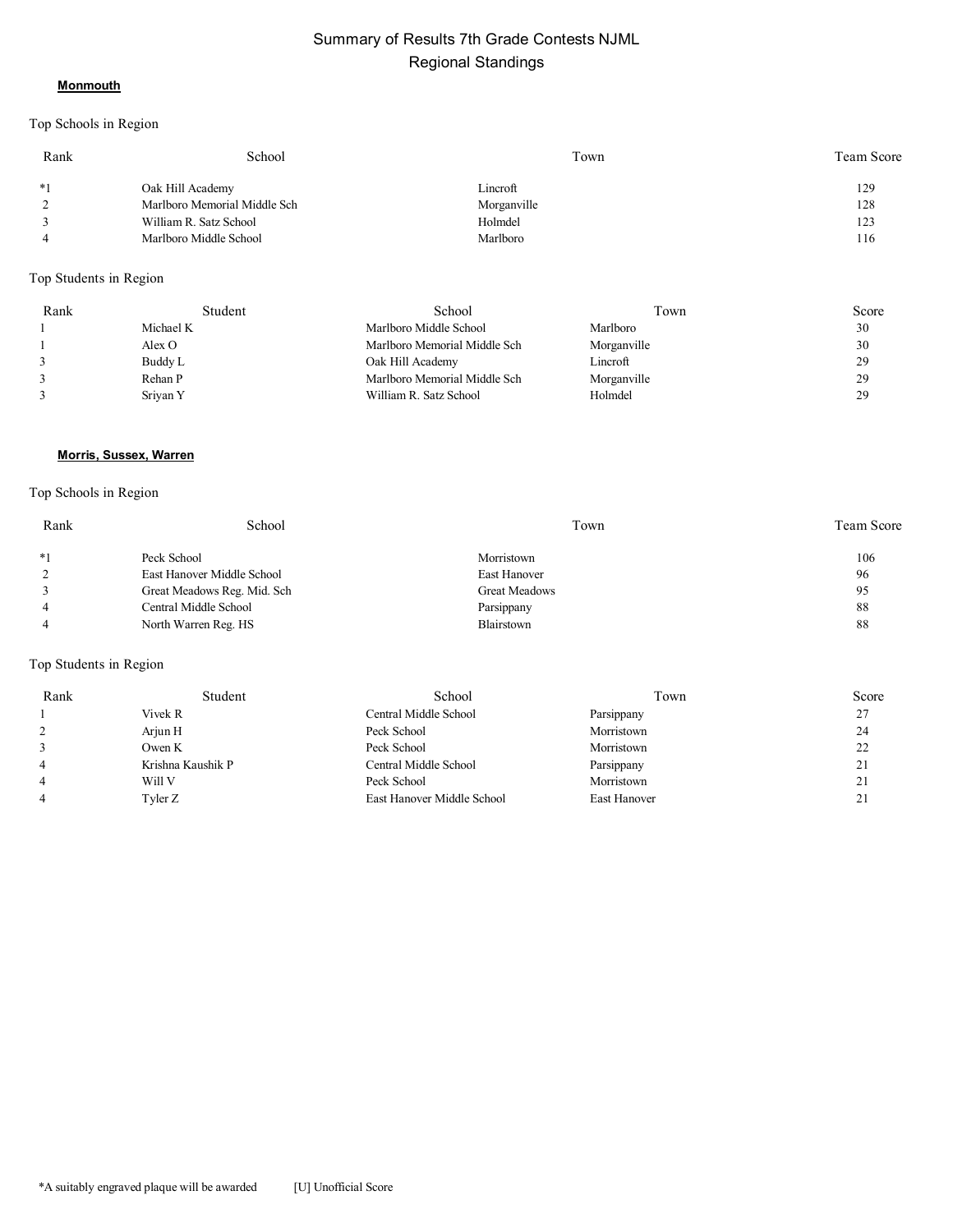#### **Ocean**

## Top Schools in Region

| Rank           | School                   | Town         | <b>Team Score</b> |
|----------------|--------------------------|--------------|-------------------|
| $*1$           | Lacey Twp. Middle School | Forked River | 99                |
| 2              | C. W. Goetz Middle Sch   | Jackson      | 96                |
|                | Toms River IS South      | Beachwood    | 94                |
| $\overline{4}$ | St. Joseph Grade School  | Toms River   | 92                |
|                | Toms River IS North      | Toms River   | 92                |
|                |                          |              |                   |

## Top Students in Region

| Rank           | Student   | School                   | Town         | Score   |
|----------------|-----------|--------------------------|--------------|---------|
|                | Jack M    | Toms River IS North      | Toms River   | 26      |
|                | Sadie H   | C. W. Goetz Middle Sch   | Jackson      | 24      |
|                | Jordan R  | Lacey Twp. Middle School | Forked River | າາ<br>∸ |
| 4              | Frankie C | Toms River IS South      | Beachwood    | 21      |
| $\overline{4}$ | Joseph S  | Lacey Twp. Middle School | Forked River | 21<br>4 |

#### **Passaic**

## Top Schools in Region

| Rank | School                          | Town    | <b>Team Score</b> |
|------|---------------------------------|---------|-------------------|
| $*1$ | Anthony Wayne MS                | Wayne   | 124               |
|      | Pioneer Academy                 | Wayne   | 122               |
|      | Christopher Columbus Middle Sch | Cliffon | 103               |
|      | Washington Park School          | Totowa  | 91                |

| Rank | Student    | School                        | Town  | Score |
|------|------------|-------------------------------|-------|-------|
|      | Shakhruz B | Pioneer Academy               | Wayne | 30    |
|      | Avni L     | Anthony Wayne MS              | Wayne | 30    |
|      | Rayan A    | Anthony Wayne MS              | Wayne | 27    |
|      | Colin K    | George Washington Mid. School | Wayne | 26    |
|      | Nabeel M   | Pioneer Academy               | Wayne | 26    |
|      | Arjun R    | George Washington Mid. School | Wayne | 26    |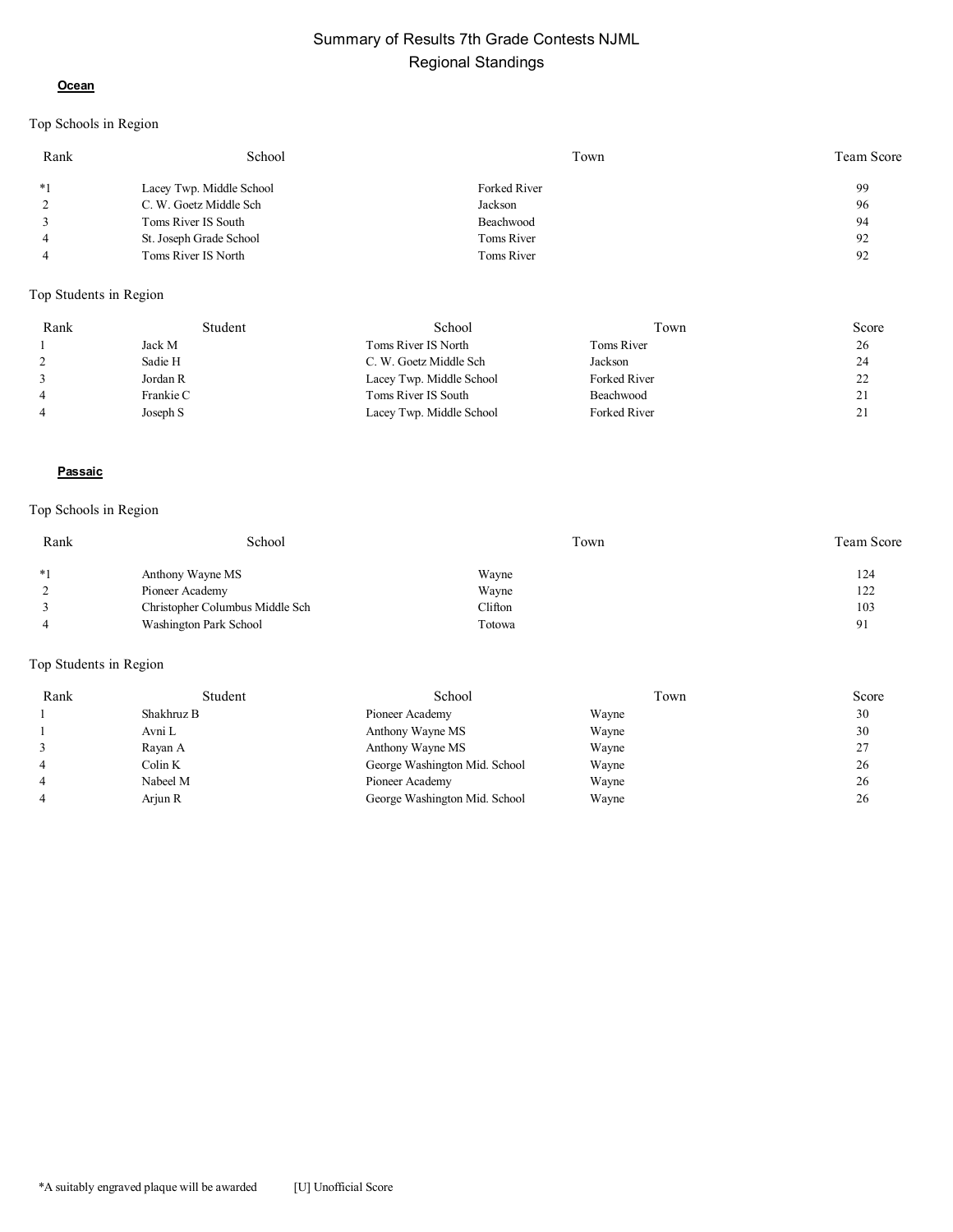## Summary of Results 8th Grade Contests NJML

## Top 39 Schools in League--8th Grade (89 Schools)

| Rank | School                          | Town                 | Team Score |
|------|---------------------------------|----------------------|------------|
| $*1$ | Millburn Middle Sch             | Millburn             | 160        |
| *2   | Heritage Middle School          | Livingston           | 159        |
| 3    | William Allen Middle School     | Moorestown           | 156        |
| 3    | William R. Satz School          | Holmdel              | 156        |
| 5    | Benjamin Franklin Middle Sch    | Ridgewood            | 155        |
| 5    | William Annin Mid. Sch          | <b>Basking Ridge</b> | 155        |
| 7    | Demarest Middle School          | Demarest             | 153        |
| 8    | Charles DeWolf Middle School    | Old Tappan           | 148        |
| 8    | Marlboro Memorial Middle Sch    | Morganville          | 148        |
| 8    | Monroe Township Middle School   | Monroe Twp           | 148        |
| 11   | Peck School                     | Morristown           | 147        |
| 12   | Oak Hill Academy                | Lincroft             | 146        |
| 13   | Montclair Kimberley Acd         | Montclair            | 145        |
| 13   | The Cranbury School             | Cranbury             | 145        |
| 15   | Hudson School                   | Hoboken              | 142        |
| 16   | Marlboro Middle School          | Marlboro             | 140        |
| 17   | Stevens Cooperative Sch         | Hoboken              | 139        |
| 18   | Harrington Middle School        | Mount Laurel         | 138        |
| 19   | Schuyler Colfax Middle School   | Wayne                | 137        |
| 20   | Cedar Hill Prep School          | Somerset             | 134        |
| 21   | Chapin School                   | Princeton            | 133        |
| 21   | Immaculate Conception School    | Somerville           | 133        |
| 21   | Northvale Public School         | Northvale            | 133        |
| 24   | Edison Interm. School           | Westfield            | 132        |
| 25   | Anthony Wayne MS                | Wayne                | 124        |
| 25   | Marlton Middle School           | Marlton              | 124        |
| 27   | North Brunswick Twp. MS         | North Brunswick      | 123        |
| 28   | East Hanover Middle School      | East Hanover         | 122        |
| 28   | Ocean Twp Intermediate School   | Ocean                | 122        |
| 30   | Christopher Columbus Middle Sch | Clifton              | 118        |
| 30   | Wallington HS                   | Wallington           | 118        |
| 32   | Central Middle School           | Parsippany           | 117        |
| 32   | Frances DeMasi Mid. Sch         | Marlton              | 117        |
| 32   | Great Meadows Reg. Mid. Sch     | <b>Great Meadows</b> | 117        |
| 35   | Immaculate Heart of Mary Sch    | Wayne                | 116        |
| 35   | Lacey Twp. Middle School        | Forked River         | 116        |
| 35   | Toms River IS North             | Toms River           | 116        |
| 35   | Toms River IS South             | Beachwood            | 116        |
| 35   | Westampton Middle School        | Mount Holly          | 116        |
|      |                                 |                      |            |

## Top 47 Students in League--8th Grade

| Rank    | Student     | School                        | Town                 | Score |
|---------|-------------|-------------------------------|----------------------|-------|
| $*1$    | Evan F      | William Annin Mid. Sch        | <b>Basking Ridge</b> | 35    |
| $*_{2}$ | Alexander L | William R. Satz School        | Holmdel              | 34    |
| 3       | Shayan C    | Schuyler Colfax Middle School | Wayne                | 33    |
| 3       | Fiona C     | Heritage Middle School        | Livingston           | 33    |
| 3       | Terry D     | Benjamin Franklin Middle Sch  | Ridgewood            | 33    |
| 3       | Bella G     | E. A. Cavallini Middle Sch    | Upper Saddle Ri      | 33    |
| 3       | Jonathan J  | The Cranbury School           | Cranbury             | 33    |
| 3       | Justin S    | Demarest Middle School        | Demarest             | 33    |
| 3       | Tylor Y     | Oak Hill Academy              | Lincroft             | 33    |
| 3       | Michael Z   | Harrington Middle School      | Mount Laurel         | 33    |
| 11      | Emily C     | Hudson School                 | Hoboken              | 32    |
| 11      | Ayan D      | Millburn Middle Sch           | Millburn             | 32    |
| 11      | Kevin E     | Millburn Middle Sch           | Millburn             | 32    |
| 11      | Alex G      | Millburn Middle Sch           | Millburn             | 32    |
| 11      | Ishika G    | Yu's Elite                    | Raritan              | 32    |
| 11      | Daniel H    | Millburn Middle Sch           | Millburn             | 32    |
| 11      | Audrey J    | Millburn Middle Sch           | Millburn             | 32    |
| 11      | Zayb K      | William Allen Middle School   | Moorestown           | 32    |
| 11      | Lev K       | Heritage Middle School        | Livingston           | 32    |
| 11      | Likhitha K  | Monroe Township Middle School | Monroe Twp           | 32    |
| 11      | Andy L      | Montclair Kimberley Acd       | Montclair            | 32    |
| 11      | Chenhao L   | Heritage Middle School        | Livingston           | 32    |

\*A suitably engraved plaque will be awarded [U] Unofficial Score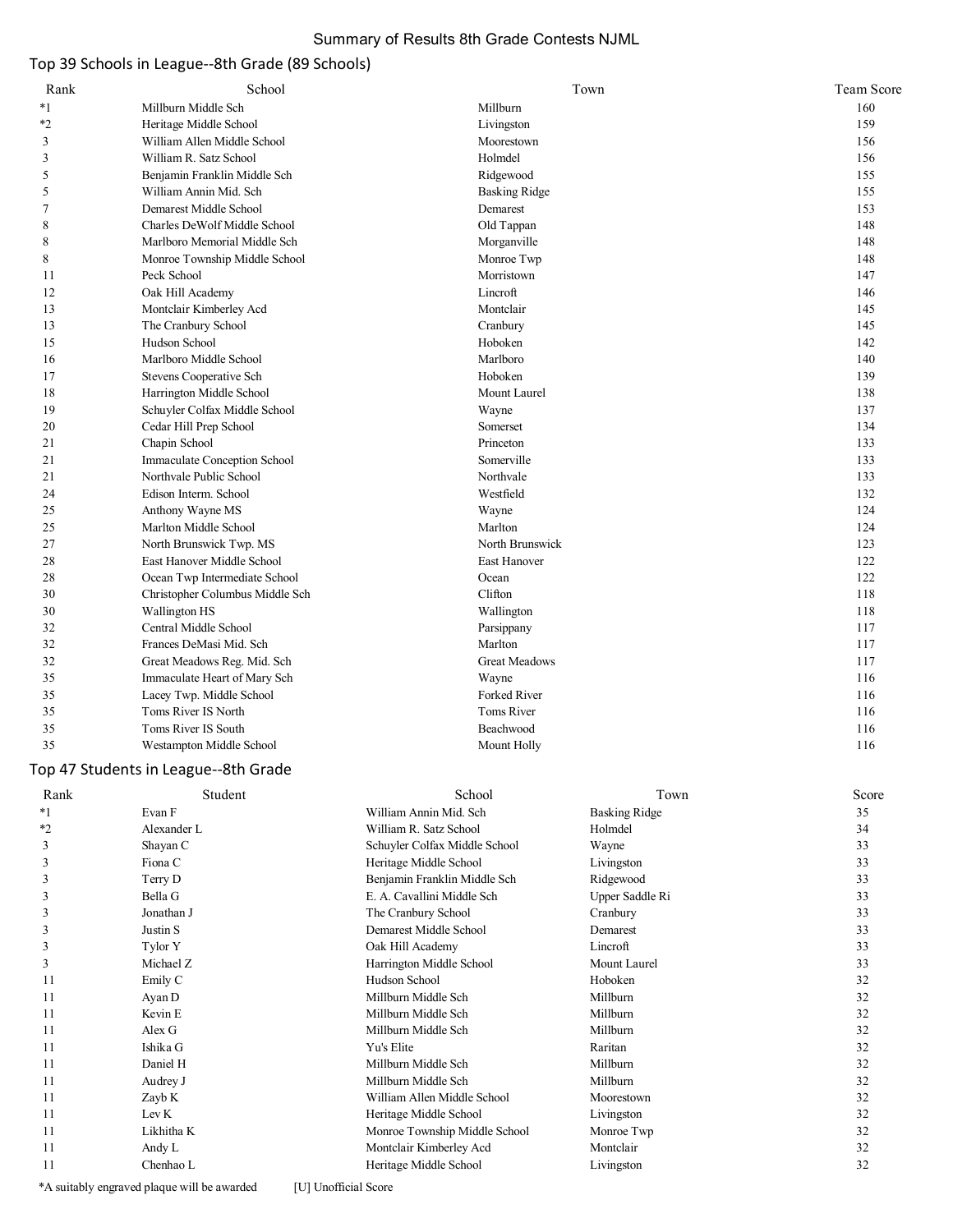## Summary of Results 8th Grade Contests NJML

| 11 | Om M              | The Cranbury School           | Cranbury             | 32 |
|----|-------------------|-------------------------------|----------------------|----|
| 11 | Christopher S     | William Allen Middle School   | Moorestown           | 32 |
| 11 | Albert Y          | Montclair Kimberley Acd       | Montclair            | 32 |
| 11 | Chris Y           | Charles DeWolf Middle School  | Old Tappan           | 32 |
| 27 | Sahaj B           | Central Middle School         | Parsippany           | 31 |
| 27 | Henry C           | Marlboro Middle School        | Marlboro             | 31 |
| 27 | Claire C          | Benjamin Franklin Middle Sch  | Ridgewood            | 31 |
| 27 | Jason C           | Hudson School                 | Hoboken              | 31 |
| 27 | Harry F           | Oak Hill Academy              | Lincroft             | 31 |
| 27 | Christopher F     | Peck School                   | Morristown           | 31 |
| 27 | Sophia G          | William R. Satz School        | Holmdel              | 31 |
| 27 | Akshay G          | Heritage Middle School        | Livingston           | 31 |
| 27 | Arav <sub>K</sub> | Heritage Middle School        | Livingston           | 31 |
| 27 | Aditya K          | William Allen Middle School   | Moorestown           | 31 |
| 27 | Emily P           | Benjamin Franklin Middle Sch  | Ridgewood            | 31 |
| 27 | Leah P            | Demarest Middle School        | Demarest             | 31 |
| 27 | Arjun R           | William Allen Middle School   | Moorestown           | 31 |
| 27 | Vikram R          | Monroe Township Middle School | Monroe Twp           | 31 |
| 27 | Vivian S          | William Annin Mid. Sch        | <b>Basking Ridge</b> | 31 |
| 27 | Ange T            | William R. Satz School        | Holmdel              | 31 |
| 27 | Vihar U           | Monroe Township Middle School | Monroe Twp           | 31 |
| 27 | Audrey W          | William R. Satz School        | Holmdel              | 31 |
| 27 | Jeffrey Y         | Heritage Middle School        | Livingston           | 31 |
| 27 | Jalyn Y           | Benjamin Franklin Middle Sch  | Ridgewood            | 31 |
| 27 | Daniel Y          | Cedar Hill Prep School        | Somerset             | 31 |
|    |                   |                               |                      |    |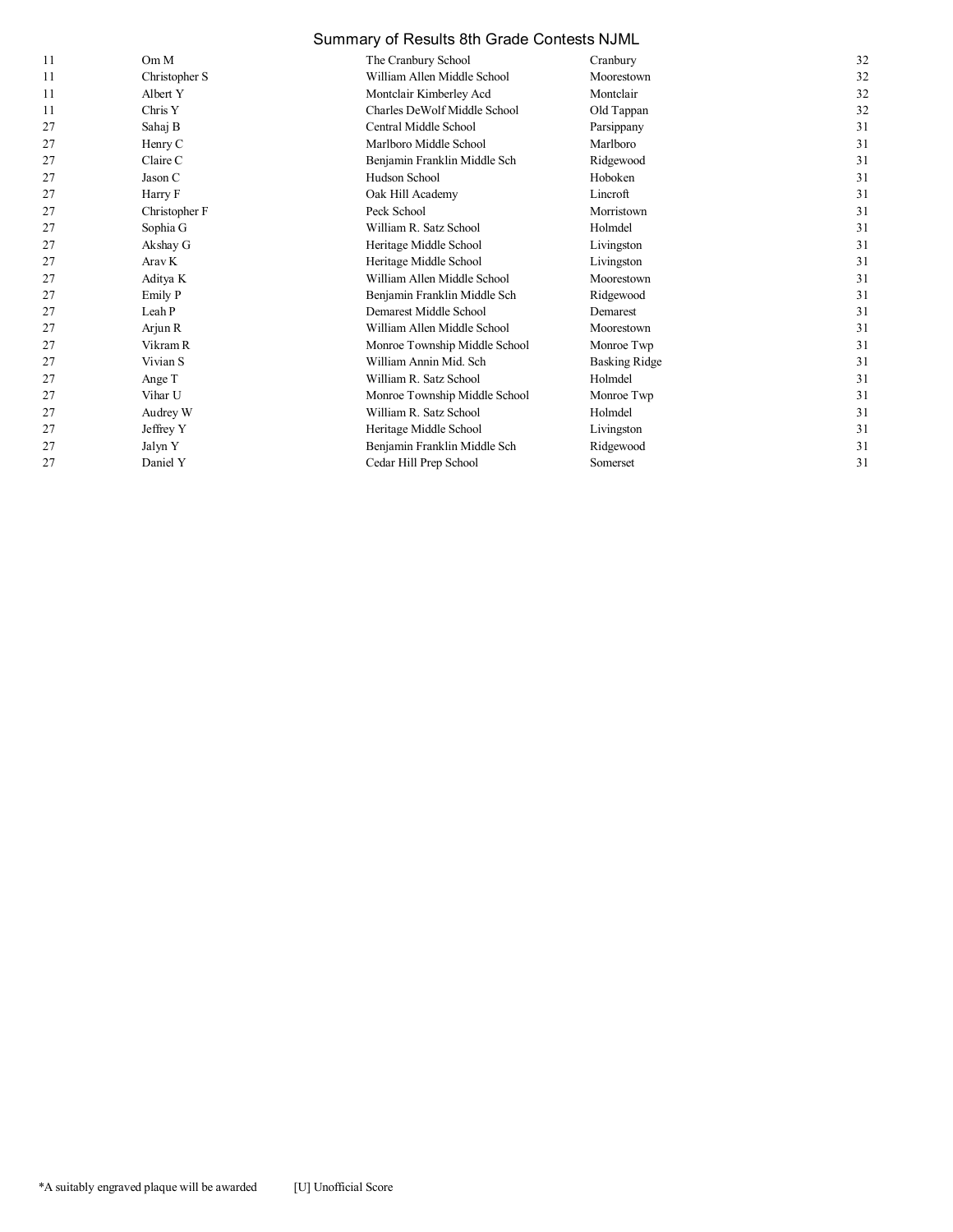#### **Atlantic, Burlington, Camden, Gloucester, Union**

Top Schools in Region

| Rank | School                      | Town         | Team Score |
|------|-----------------------------|--------------|------------|
| $*1$ | William Allen Middle School | Moorestown   | 156        |
|      | Harrington Middle School    | Mount Laurel | 138        |
|      | Edison Interm. School       | Westfield    | 132        |
|      | Marlton Middle School       | Marlton      | 124        |

## Top Students in Region

| Rank           | Student       | School                      | Town         | Score |
|----------------|---------------|-----------------------------|--------------|-------|
|                | Michael Z     | Harrington Middle School    | Mount Laurel | 33    |
|                | Zayb K        | William Allen Middle School | Moorestown   | 32    |
|                | Christopher S | William Allen Middle School | Moorestown   | 32    |
| $\overline{4}$ | Aditya K      | William Allen Middle School | Moorestown   | 3.    |
| $\overline{4}$ | Arjun R       | William Allen Middle School | Moorestown   | 31    |

#### **Bergen**

## Top Schools in Region

| Rank | School                       | Town       | <b>Team Score</b> |
|------|------------------------------|------------|-------------------|
| $*1$ | Benjamin Franklin Middle Sch | Ridgewood  | 155               |
|      | Demarest Middle School       | Demarest   | 153               |
|      | Charles DeWolf Middle School | Old Tappan | 148               |
|      | Northvale Public School      | Northvale  | 133               |

| Rank | Student  | School                       | Town            | Score |
|------|----------|------------------------------|-----------------|-------|
|      | Terry D  | Benjamin Franklin Middle Sch | Ridgewood       | 33    |
|      | Bella G  | E. A. Cavallini Middle Sch   | Upper Saddle Ri | 33    |
|      | Justin S | Demarest Middle School       | Demarest        | 33    |
| 4    | Chris Y  | Charles DeWolf Middle School | Old Tappan      | 32    |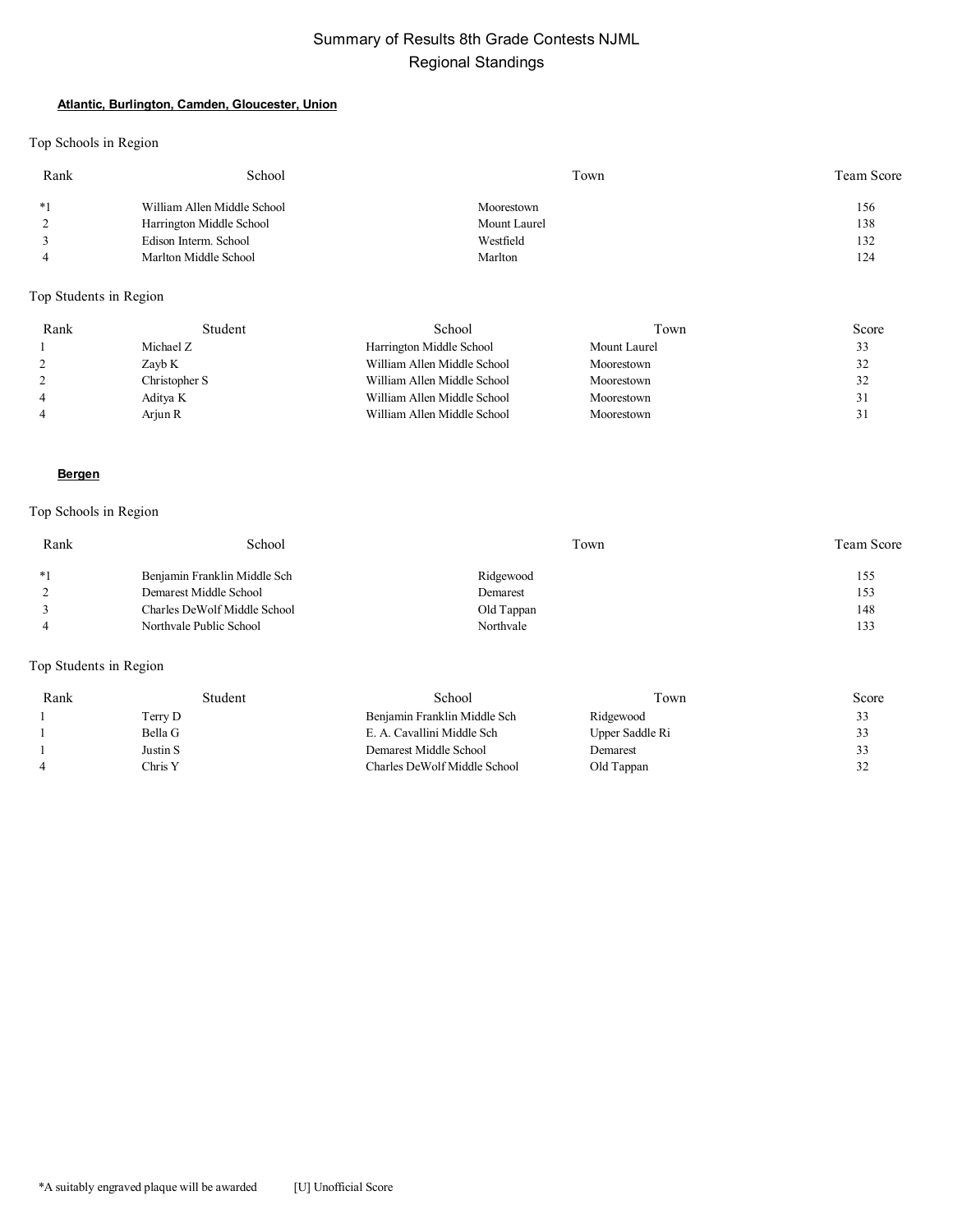#### **Essex**

## Top Schools in Region

| Rank           | School                  | Town        | Team Score |
|----------------|-------------------------|-------------|------------|
|                | Millburn Middle Sch     | Millburn    | 160        |
| 2              | Heritage Middle School  | Livingston  | 159        |
| 3              | Montclair Kimberley Acd | Montclair   | 145        |
| $\overline{4}$ | Cedar Grove HS          | Cedar Grove | 115        |

#### Top Students in Region

| Rank | Student   | School                  | Town       | Score |
|------|-----------|-------------------------|------------|-------|
|      | Fiona C   | Heritage Middle School  | Livingston | 33    |
|      | Ayan D    | Millburn Middle Sch     | Millburn   | 32    |
|      | Kevin E   | Millburn Middle Sch     | Millburn   | 32    |
|      | Alex G    | Millburn Middle Sch     | Millburn   | 32    |
|      | Daniel H  | Millburn Middle Sch     | Millburn   | 32    |
|      | Audrey J  | Millburn Middle Sch     | Millburn   | 32    |
|      | Lev K     | Heritage Middle School  | Livingston | 32    |
|      | Andy L    | Montclair Kimberley Acd | Montclair  | 32    |
|      | Chenhao L | Heritage Middle School  | Livingston | 32    |
|      | Albert Y  | Montclair Kimberley Acd | Montclair  | 32    |

#### **Hudson**

#### Top Schools in Region

| Rank | School                  | Town    | Team Score |
|------|-------------------------|---------|------------|
| $*1$ | Hudson School           | Hoboken | 142        |
| -    | Stevens Cooperative Sch | Hoboken | 139        |
|      |                         |         |            |

| Rank | Student | School                  | Town    | Score |
|------|---------|-------------------------|---------|-------|
|      | Emily C | Hudson School           | Hoboken | 32    |
|      | Jason C | Hudson School           | Hoboken | 31    |
|      | Aami D  | Hudson School           | Hoboken | 29    |
|      | Anna E  | Stevens Cooperative Sch | Hoboken | 29    |
|      | Luis L  | Stevens Cooperative Sch | Hoboken | 29    |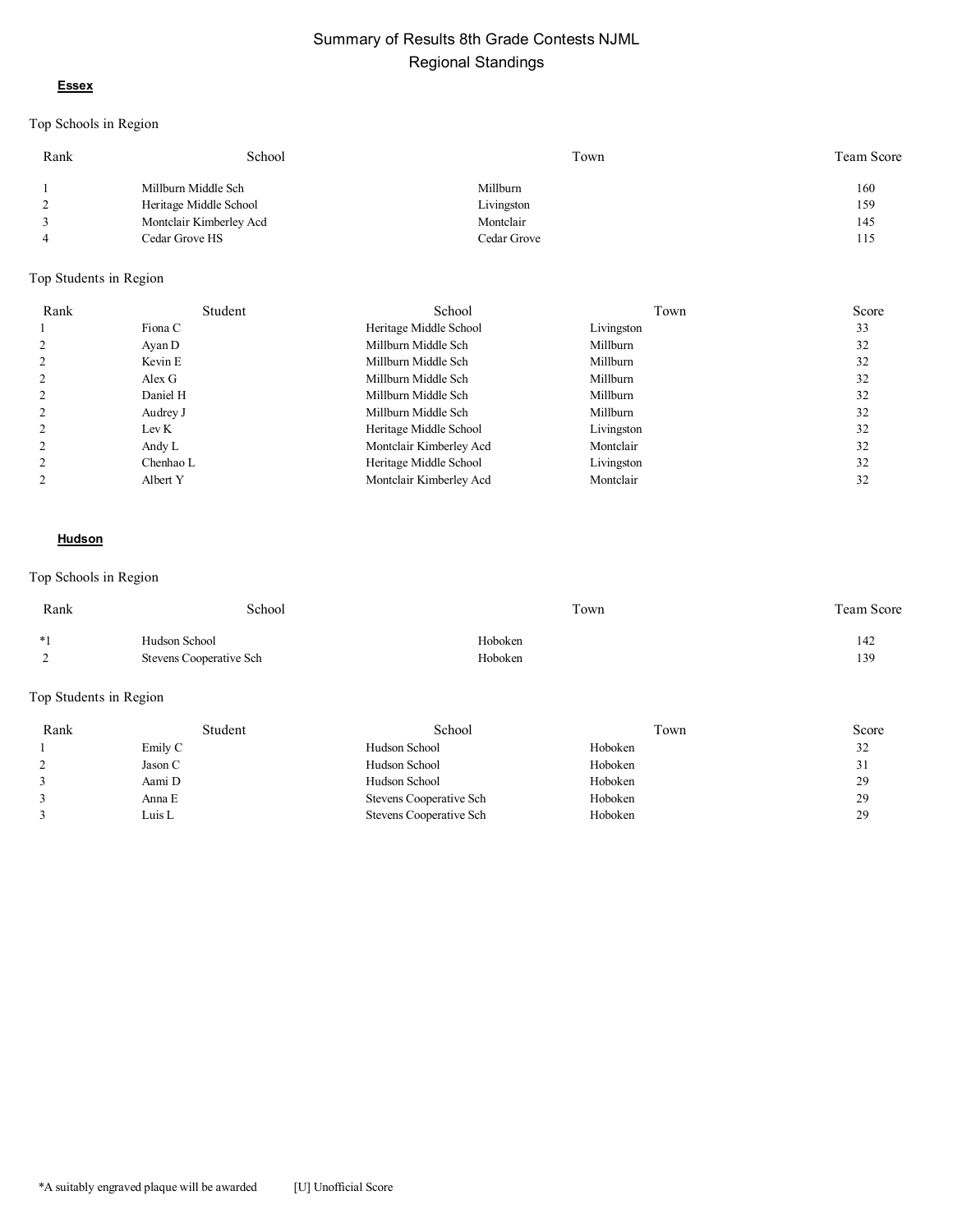#### **Hunterdon, Mercer, Somerset**

Top Schools in Region

| Rank | School                       | Town          | <b>Team Score</b> |
|------|------------------------------|---------------|-------------------|
| $*1$ | William Annin Mid. Sch       | Basking Ridge | 155               |
|      | Cedar Hill Prep School       | Somerset      | 134               |
|      | Chapin School                | Princeton     | 133               |
|      | Immaculate Conception School | Somerville    | 133               |

Top Students in Region

| Rank | Student  | School                 | Town                 | Score |
|------|----------|------------------------|----------------------|-------|
|      | Evan F   | William Annin Mid. Sch | <b>Basking Ridge</b> | ر ر   |
|      | Ishika G | Yu's Elite             | Raritan              | 32    |
|      | Vivian S | William Annin Mid. Sch | Basking Ridge        | 31    |
|      | Daniel Y | Cedar Hill Prep School | Somerset             | 31    |

#### **Middlesex**

## Top Schools in Region

| Rank | School                        | Town            | <b>Team Score</b> |
|------|-------------------------------|-----------------|-------------------|
| $*1$ | Monroe Township Middle School | Monroe Twp      | 148               |
|      | The Cranbury School           | Cranbury        | 145               |
|      | North Brunswick Twp. MS       | North Brunswick | 123               |
|      | St. Helena School             | Edison          | 100               |

| Rank | Student    | School                        | Town       | Score |
|------|------------|-------------------------------|------------|-------|
|      | Jonathan J | The Cranbury School           | Cranbury   |       |
|      | Likhitha K | Monroe Township Middle School | Monroe Twp |       |
|      | Om M       | The Cranbury School           | Cranbury   |       |
|      | Vikram R   | Monroe Township Middle School | Monroe Twp |       |
|      | Vihar U    | Monroe Township Middle School | Monroe Twp |       |
|      |            |                               |            |       |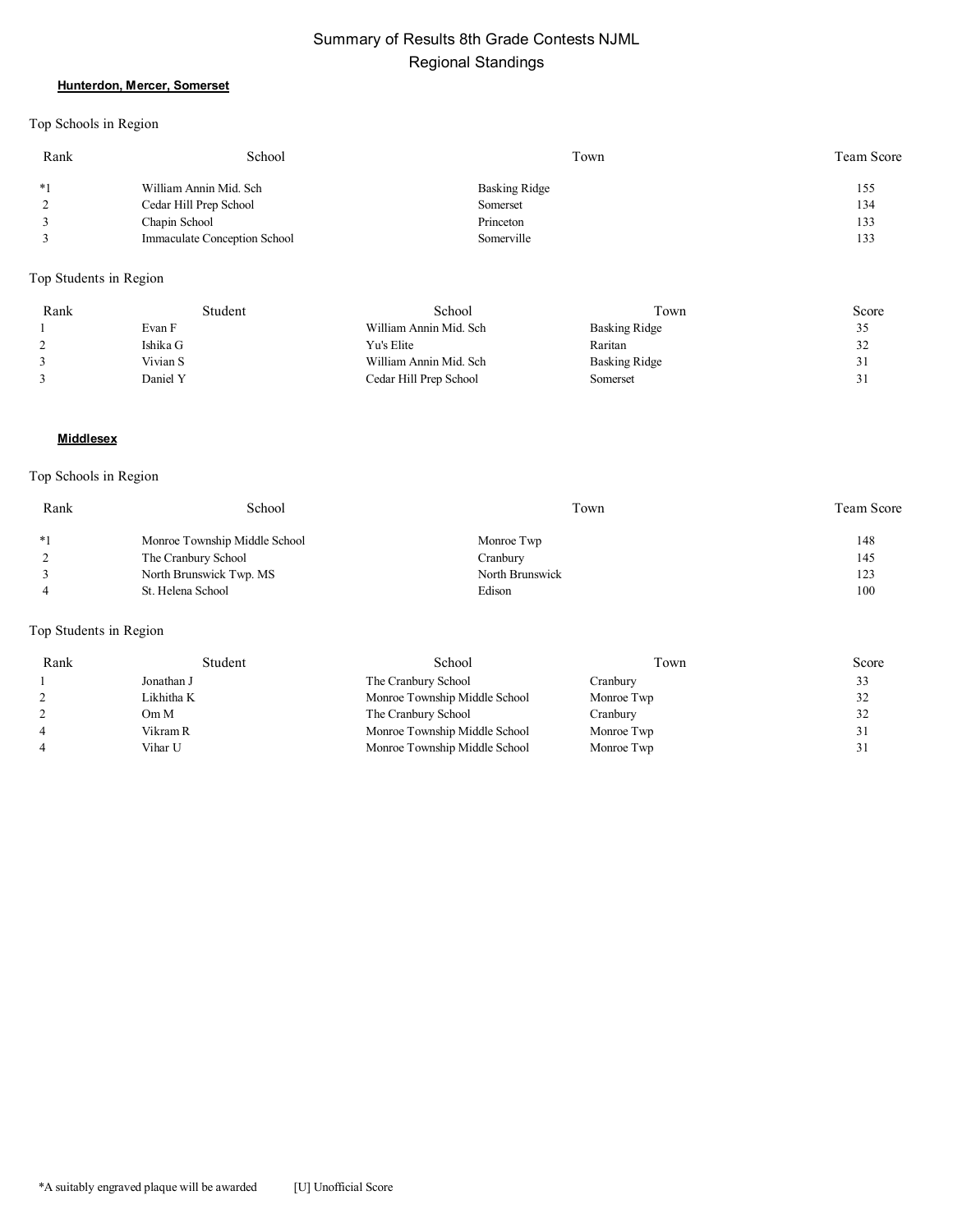#### **Monmouth**

## Top Schools in Region

| Rank | School                       | Town        | Team Score |
|------|------------------------------|-------------|------------|
| $*1$ | William R. Satz School       | Holmdel     | 156        |
|      | Marlboro Memorial Middle Sch | Morganville | 148        |
|      | Oak Hill Academy             | Lincroft    | 146        |
|      | Marlboro Middle School       | Marlboro    | 140        |

#### Top Students in Region

| Rank | Student     | School                 | Town     | Score |
|------|-------------|------------------------|----------|-------|
|      | Alexander L | William R. Satz School | Holmdel  | 34    |
|      | Tylor Y     | Oak Hill Academy       | Lincroft | 33    |
|      | Henry C     | Marlboro Middle School | Marlboro | 31    |
|      | Harry F     | Oak Hill Academy       | Lincroft | 31    |
|      | Sophia G    | William R. Satz School | Holmdel  | 31    |
|      | Ange T      | William R. Satz School | Holmdel  | 31    |
|      | Audrey W    | William R. Satz School | Holmdel  | 31    |

#### **Morris, Sussex, Warren**

## Top Schools in Region

| Rank | School                      | Town                 | Team Score |
|------|-----------------------------|----------------------|------------|
| $*1$ | Peck School                 | Morristown           | 147        |
|      | East Hanover Middle School  | East Hanover         | 122        |
|      | Central Middle School       | Parsippany           | 117        |
|      | Great Meadows Reg. Mid. Sch | <b>Great Meadows</b> | 117        |

| Rank | Student       | School                | Fown       | Score |
|------|---------------|-----------------------|------------|-------|
|      | Sahaj B       | Central Middle School | Parsippany | 31    |
|      | Christopher F | Peck School           | Morristown | 31    |
|      | Vishakha D    | Central Middle School | Parsippany | 30    |
|      | Broden K      | Peck School           | Morristown | 30    |
|      | Sophia K      | Peck School           | Morristown | 30    |